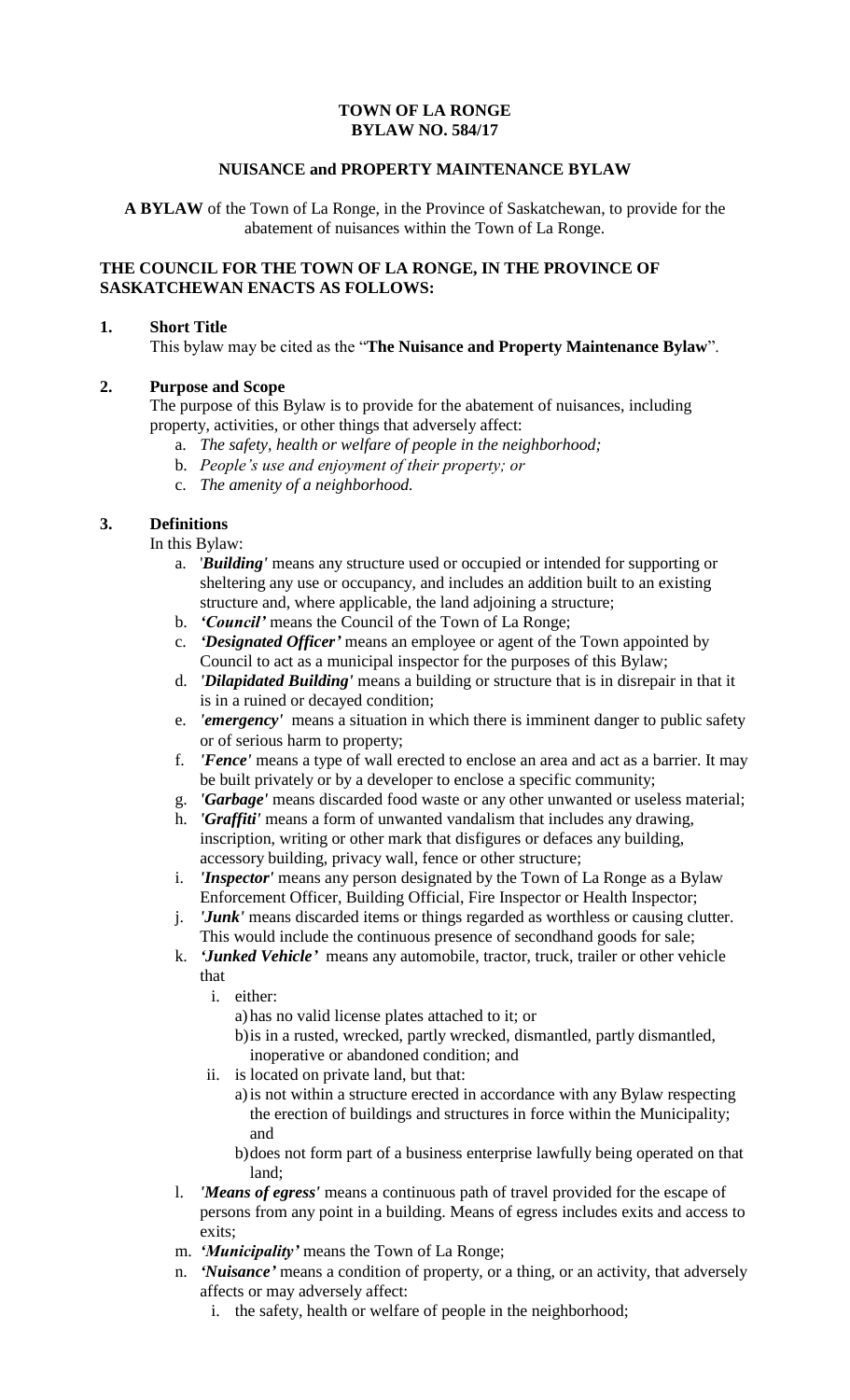- ii. people's use and enjoyment of their property; or
- iii. the amenity of a neighborhood and includes:
	- i. a building in a ruinous or dilapidated state of repair;
	- ii. an unoccupied building that is damaged and is an imminent danger to public safety;
	- iii. land that is overgrown with grass and weeds;
	- iv. untidy and unsightly property;
	- v. junked vehicles; and
	- vi. open excavations on property;
- o. *'Occupant'* means an occupant as defined in *The Northern Municipalities Act;*
- p. *'Owner'* means an owner as defined in *The Northern Municipalities Act;*
- q. *'Property'* means land or buildings or both;
- r. *'Structure'* means anything erected or constructed, the use of which requires temporary or permanent location on, or support of, the soil, or attached to something having permanent location on the ground or soil; but not including pavements, curbs, walks or open air surfaced areas;
- s. *'Untidy and Unsightly'* means a condition that is caused due to the over accumulation of any type of materials in any yard such that the yard becomes visually unattractive and negatively affects the value of other properties in a neighborhood;
- t. *'Yard'* means an area of land over which no building is erected;
- u. *'Yard, Side'* means the area of the yard that begins at the front corner of the principal building and extends to the rear corner of the principal building;
- v. *'Yard, Rear'* means the area of the yard that extends from the rear corner of the principal building to the rear property line;
- w. *'Yard, Front'* means the area of the yard that extends from the front corner of the principal building to the front property line. For the purpose of this bylaw; the front yard does not include the driveway.

### **4. Responsibility**

Unless otherwise specified, the owner of a property, including land, buildings and structures shall be responsible for carrying out the provisions of this Bylaw.

### **5. Nuisances Prohibited Generally**

No person shall cause or permit a nuisance to occur on any property owned or occupied by that person.

### **6. Dilapidated Buildings**

Notwithstanding the generality of Section 5, no person shall cause or permit a building or structure to deteriorate into a ruinous or dilapidated state such that the building or structure:

- a. Is dangerous to the public health or safety;
- b. Substantially depreciates the value of other land or improvements in the neighborhood; or
- c. Is substantially detrimental to the amenities of the neighborhood.

### **7. Unoccupied Buildings**

Notwithstanding to the generality of Section 5, no person shall cause or permit an unoccupied building to become damaged or to deteriorate into a state of disrepair such that the building is an imminent danger to public safety.

## **8. Overgrown Grass and Weeds**

Notwithstanding the generality of Section 5, no owner or occupant of land shall cause or permit the land to be overgrown with grass or weeds. For the purposes of this section, *"overgrown"* means in excess of 0.20 meters in height.

**a)** This section shall not apply to any growth which forms part of a natural garden that has been deliberately planted to produce ground cover, including one or more species of wildflowers, shrubs, perennials, grasses or combinations of them, whether native or non-native, consistent with a managed and natural landscape other than regularly mown grass.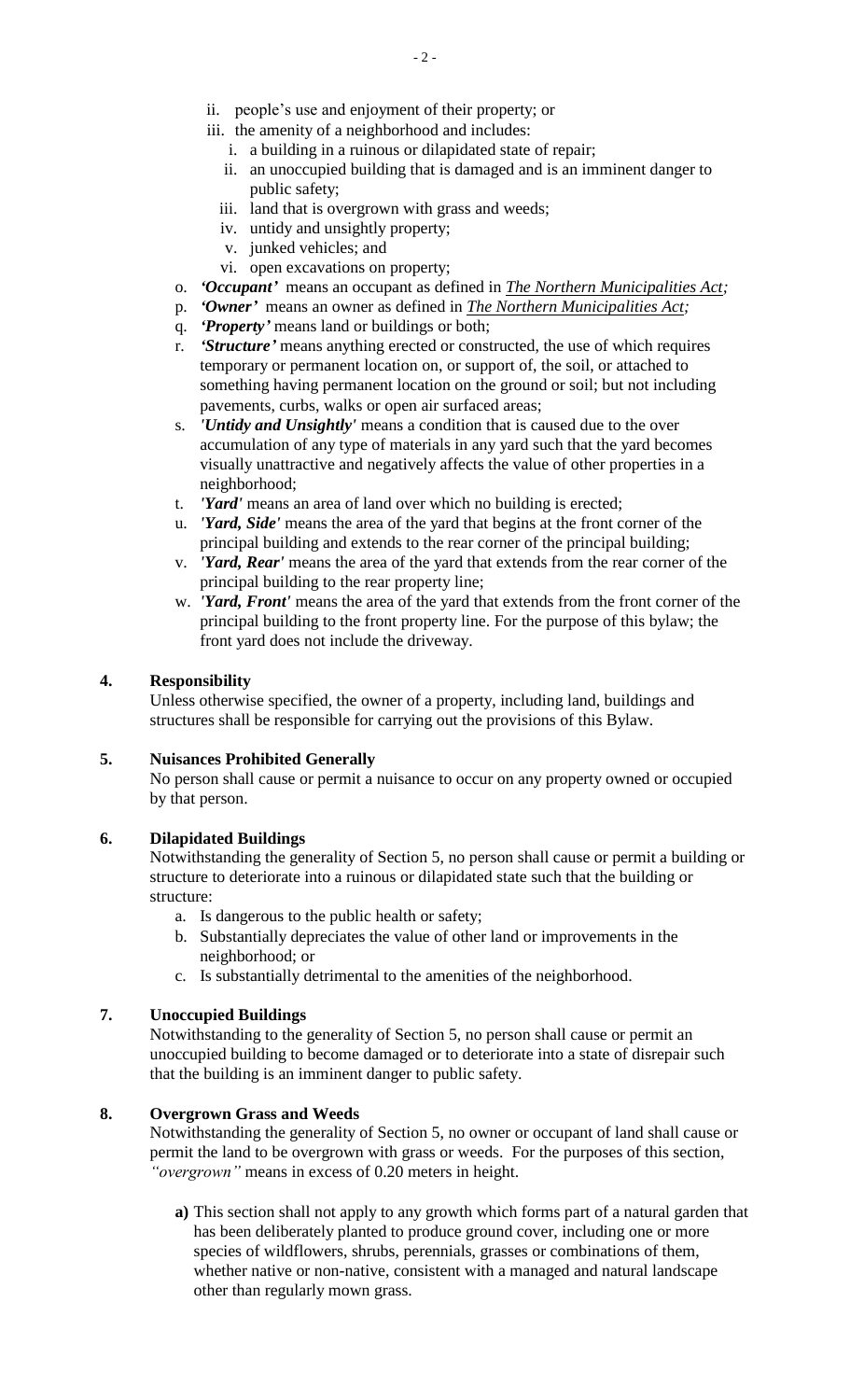# **9. Untidy and Unsightly Property**

Notwithstanding the generality of Section 5, no person shall cause or permit any land or buildings to become untidy and unsightly.

# **10. Junked Vehicles**

Notwithstanding the generality of Section 5, no person shall cause or permit any junked vehicle to be kept on any land owned by that person.

# **11. Open Excavations**

Notwithstanding the generality of Section 5, no person shall cause or permit any basement, excavation, drain, ditch, watercourse, pond, surface water, swimming pool or other structure to exist in or on any private land or in or about any building or structure which is dangerous to the public safety or health.

# **12. Duty to Maintain**

- 1) All property shall be maintained in accordance with the minimum standards prescribed in this Section and other applicable requirements/regulations of any other authorities having jurisdiction
- 2) No person shall cause or permit the occupancy or use of any property that does not conform to the minimum standards, and every dwelling unit shall provide a safe and sanitary environment for the occupants in accordance with this section.
- 3) Notwithstanding Section 4, every occupant of a property shall;
	- a) Keep in a clean and sanitary condition that part of the property which the occupant occupies and controls;
	- b) Maintain exits to the exterior of the building in a safe and unobstructed condition;
	- c) Keep any supplied fixtures clean and sanitary and exercise reasonable care in their proper use and operation.

# *Property Maintenance Standards*

# **13. Maintenance of Yards**

Notwithstanding the generality of Section 5, no person shall cause or permit on any property owned by that person:

- a) An infestation of rodents, vermin or insects;
- b) Any dead or hazardous trees;
- c) Any sharp or dangerous objects;
- d) Garbage and/or junk;
- e) Junked vehicles;
- f) Excessive Growth of weeds and grass; or
- g) Holes and excavations deemed a danger to public safety.

# **14. Outdoor Storage of Materials**

Any building materials, lumber, scrap metal, boxes or similar items stored in a yard shall be neatly stacked in piles and elevated off the ground so as not to constitute a nuisance or harborage for rodents, vermin and insects.

a) Materials referred to in Section 14 shall be elevated at least 0.15 meters off the ground and shall be stacked at least 3.0 meters from the exterior walls of any building and at least 1.0 meter from the property line.

# **15. Refrigerators and Freezers**

Any refrigerator or freezer left in a yard shall first have its hinges, latches, lid, door or doors removed.

## **16. Fences**

Fences that enclose the yard of a property shall be:

- a) In a safe and reasonable state of repair
- b) Free of material that is in a damaged or poor condition
- c) Free from any graffiti; it is the responsibility of the owner of the property to remove any graffiti found on a fence or wall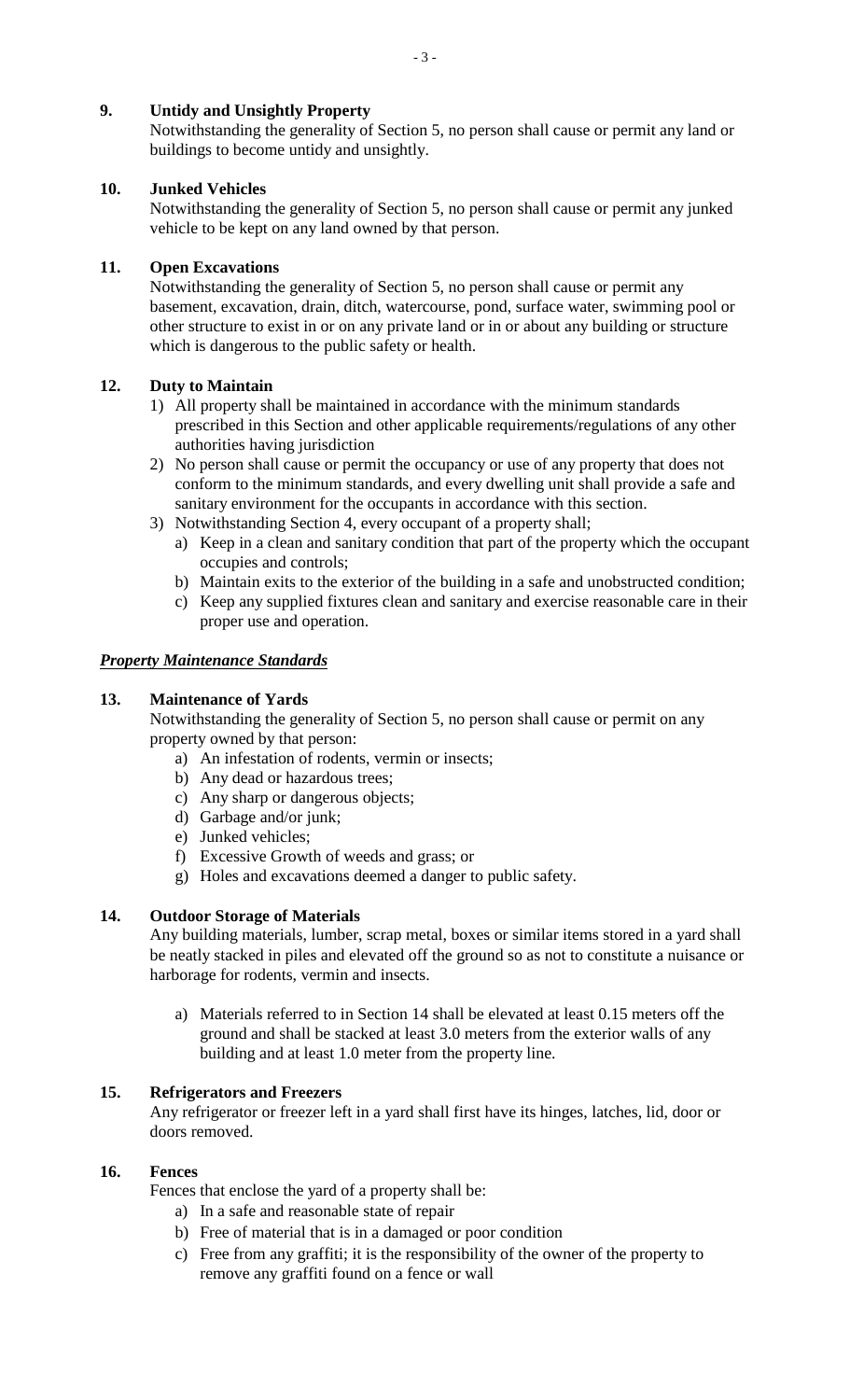# *Building Standards*

## **17. Building Components**

- 1) The structural components of every building, including roofs, stairs, railings, porches and decks shall be maintained in good repair and shall be capable of performing the function that they were intended to perform. They shall be capable of sustaining their own weight and any normal load to which it may be subjected.
- 2) Every foundation wall forming part of a building shall be maintained in good repair and be structurally sound to prevent undue settlement of the building.
- 3) Display of Civic Numbers on Buildings

## **18. Building Numbering**

- 1) All civic addressing shall comply with the Town of La Ronge Building Numbering Bylaw 545/13.
- 2) The owner of a property on which a structure has been erected shall display the number assigned to the property at all times. This shall be in a location that is plainly visible and faces the street to which the property is addressed.
- 3) The building numbers shall be at least 890 mm (3.5") in height and have a stroke width of at least 15mm, and shall be of contrasting color to the surface upon which such numbers are installed.
- 4) The owner of a commercial property shall display the appropriate assigned number to the property at every public access and be plainly visible.
- 5) No person shall display any address number on a property other than the one that is currently assigned.
- 6) The owner of a building with more than one dwelling or rental unit that has a separate exterior entrance door shall provide the following:
	- a) a plainly visible number that has been assigned to the multiple unit building
	- b) a plainly visible suite number displayed on the entrance door of each rental unit

## **19. Exterior Walls**

All exterior walls of a building shall comply with the following:

- a) exterior surfaces shall be made of materials which provide adequate protection from the weather
- b) exterior surfaces shall be free of holes, breaks, loose or rotting boards and any other condition that would allow the penetration of moisture
- c) all exterior surfaces including privacy walls and fences shall be free of graffiti
- d) repairs must be in keeping with the existing exterior finishes of the building

## **20. Roofs**

- 1) A roof including the fascia board, soffit, cornice and flashing shall be neatly finished and maintained in a watertight condition.
- 2) Loose materials including dangerous accumulations of snow and ice shall be removed from the roof of a building as soon as reasonably possible to prevent damage to the building or injury to persons near the building.
- 3) Eaves troughs and downspouts shall be watertight and maintained in good repair. Downspouts shall be equipped with extensions to carry runoff a minimum of 1.8 meters away from the foundation. Downspouts must be directed to the front or the rear of the property and shall not be directed to the neighboring property.
- 4) all downspouts in new construction shall terminate a minimum of 3 metres (10 feet) from a front sidewalk or rear alley.
- 5) Garages located in rear yards where their location is such that a metre (10 feet) setback of the downspout is not possible from the alley will be exempted from the requirement.
- 6) Antennas and any attachments of similar character shall be securely attached to the building and shall be maintained in good repair, free of rust and free of fire and accident hazards.

## **21. Chimneys**

Chimneys, flue pipes and smoke stacks shall be maintained in good repair as to prevent gases, water or any other substance from leaking into a building.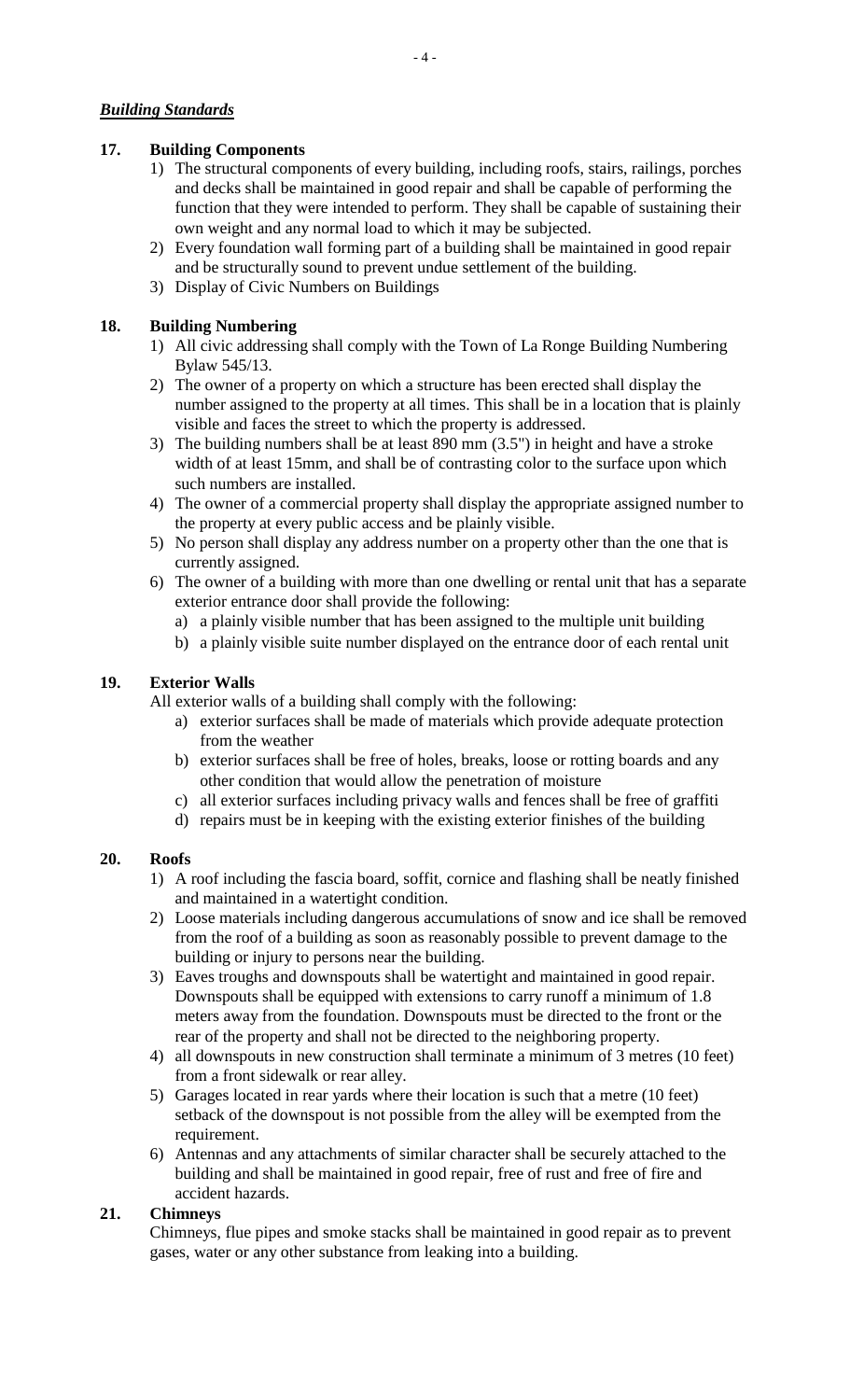# **22. Exterior Doors, Storm Doors, Windows and Screens**

Exterior doors and windows shall be maintained in good repair. Broken glass in doors or windows is to be replaced in a timely manner. In the case of fire, window and door openings shall be boarded up until the building is either repaired or demolished.

1) In the case of the building being vacant and the windows and doors are boarded to serve as protection from vandalism. Materials and/or methods used to secure the building must not adversely affect the amenity of a neighborhood.

## **23. Stairs, Porches, Decks and Railings**

- 2) Stairs, porches, decks and railings shall be installed and maintained in good repair at all times, free of components that are broken, loose, rotted or warped.
- 3) A handrail shall be installed on exterior stairs per the requirements of the latest adopted edition of the National Building Code of Canada and any amendments thereto.
- 4) Guards shall be installed on decks, landings, porches, balconies, mezzanines and raised walkways per the requirements of the current adopted edition of the National Building Code of Canada and any amendments thereto.

# **24. Egress**

- 1) Every building shall have a means of egress so as to provide a safe, continuous and unobstructed exit from the interior of the building to the exterior at street or grade level
- 2) Every means of egress shall be maintained in good repair and free of obstructions which constitute a fire hazard.

# **25. Enforcement of Bylaw**

The administration and enforcement of this Bylaw is hereby delegated to the *Administrator* for the Town of La Ronge.

a) The Administrator of the Town of La Ronge is hereby authorized to further delegate the administration and enforcement of this Bylaw to *Bylaw Enforcement Officers.*

## **26. Inspections**

The inspection of property by the Municipality to determine if this Bylaw is being complied with is hereby authorized.

- **1)** Inspections under this Bylaw shall be carried out in accordance with *Section 382 of The Northern Municipalities Act,* described as:
	- *1. "If this Act or a bylaw authorizes or requires anything to be inspected, remedied, enforced or done by a municipality, a designated officer may, after making reasonable efforts to notify the owner or occupant of the land or building to be entered to carry out inspection:*
		- *a) Enter that land or building at any reasonable time, and carry out the inspection authorized or required by the enactment or bylaw;*
		- *b) Request that anything be produced to assist in the inspection; and*
		- *c) Make copies of anything related to the inspection.*
	- *2. The designated officer shall display or produce on request identification showing that he or she is authorized to make the entry.*
	- *3. When entering any land or building pursuant to this section, the designated officer may:*
		- *a) Enter with any equipment, machinery, apparatus, vehicle or materials that the designated officer considers necessary for the purpose of entry; and*
		- *b) Take any person who or thing that the designated officer considers necessary to assist him or her to fulfill the purpose of the entry.*
	- *4.In an emergency or in extraordinary circumstances, the designated officer need not make reasonable efforts to notify the owner or occupant and need not enter at a reasonable hour, and may do the things in clauses 1 (a) and (c) without the consent of the owner or occupant.*
	- *5.Notwithstanding subsections 1 to 4, a designated officer shall not enter any place that is a private dwelling without:*
		- *a) The consent of the owner or occupant of the private dwelling; or*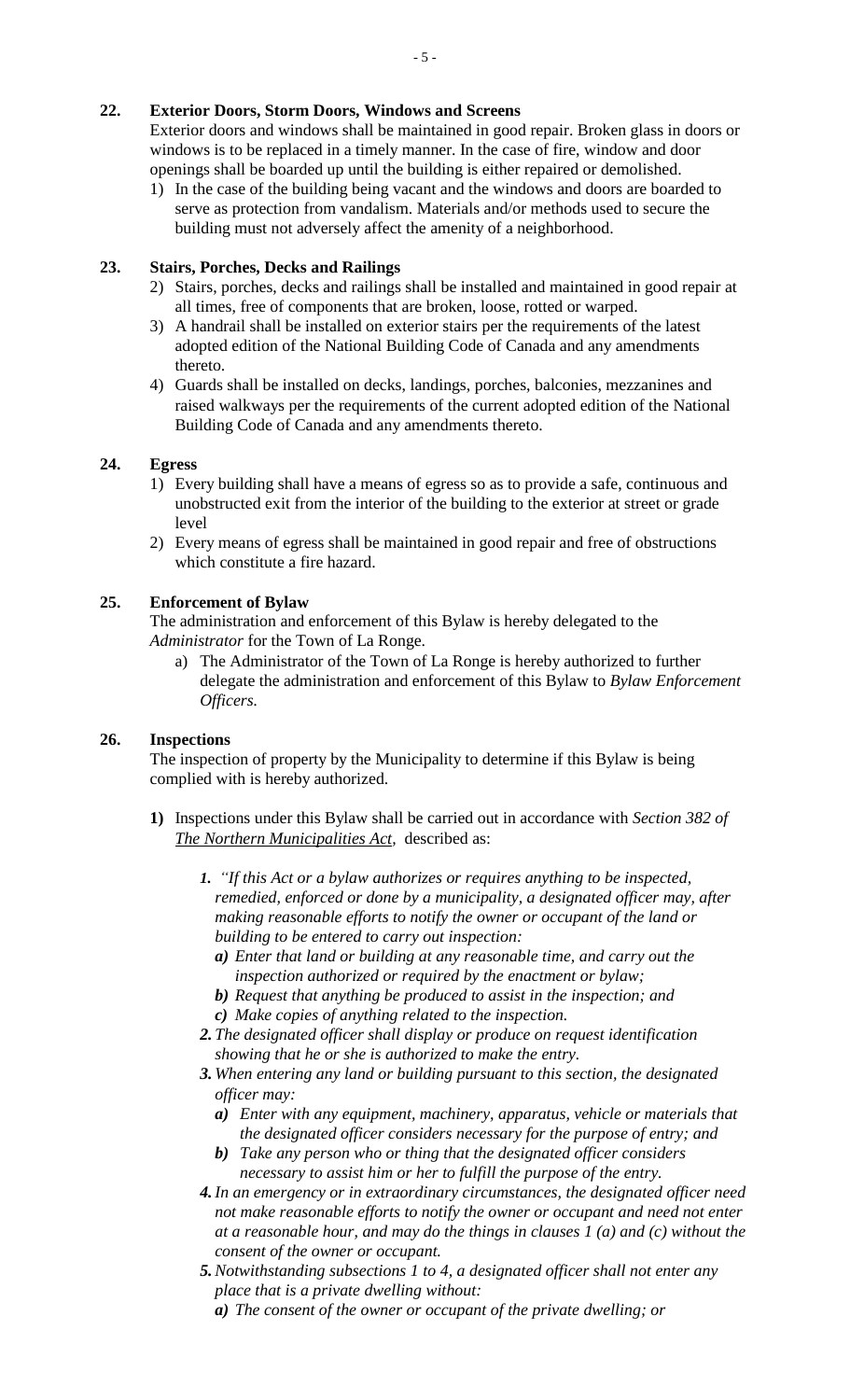- *b) A warrant issued pursuant to section 383 authorizing the entry."*
- **2)** No person shall obstruct a Designated Officer who is authorized to conduct an inspection under this section, or a person who is assisting a Designated Officer.

## **27. Order to Remedy Contraventions**

- **1)** Orders given under this Bylaw shall comply with Section 384 of The Northern Municipalities Act, described as:
	- *1. "If a designated officer finds that a person is contravening this Act or a bylaw, the designated officer may, by written order, require the owner or occupant of the land, building or structure to which the contravention relates to remedy the contravention.*
	- *2. The municipality shall serve a written order on the person to whom the order is directed.*
	- *3. The order must:*
		- *a) Give notice to the person to whom the order is directed that an appeal is available; and*
		- *b) Direct a person to take any action or measures necessary to remedy the contravention of this Act or a bylaw and, if necessary, to prevent a recurrence of the contravention, including:*
			- *i. Removing or demolishing a structure that has been erected or placed in contravention of a bylaw; or*
			- *ii.Requiring the owner of the land, building or structure to:*
				- *a) Eliminate a danger to public safety in the manner specified;*
				- *b) Remove or demolish a building or structure and level the site;*
				- *c) Fill in an excavation or hole and level the site; or*
				- *d) Improve the appearance of the land, building or structure in the manner specified;*
		- *a) State a time within which the person must comply with the directions;*
		- *b) State that if the person does not comply with the directions within a specific time, the municipality may take the action or measure at the expense of the person.*
	- *5. A municipality may cause an interest based on an order made pursuant to this section to be registered in the Land Titles Registry against the title to the land that is the subject of the order.*
	- *6. If an interest is registered pursuant to subsection 5, the interest runs with the land and is binding on the owner and any subsequent owner.*
	- *7. The municipality shall cause an interest that is registered pursuant to subsection 5 to be discharged when:*
		- *a) The order has been complied with; or*
		- *b) The municipality has performed the actions or measures mentioned in the order and has recovered the cost of performing those actions or measures from the person against whom the order was made."*
- **2)** Orders given under Bylaw shall be served in accordance with Section 390 (1)(a), (b) or (c) of *The Northern Municipalities Act*, described as:
	- *1) "Unless otherwise provided in this Act, any notice, order or other document required by this Act or the regulations to be given or served, may be served: a) Personally;*
		- *b) By registered mail to the last known address of the person being serves;*
		- *c) By hand-delivering a copy of the notice, order or document to the last known address of the person being served; or*
		- *d) By posting a copy of the notice, order or document at the land, building or structure or on a vehicle to which the notice, order or document relates."*

### **28. Registration of Notice of Order**

If an order is issued pursuant to Section 27, the Municipality may, in accordance with Section 384 of *The Northern Municipalities Act* (referred to in Section 27 of this Bylaw),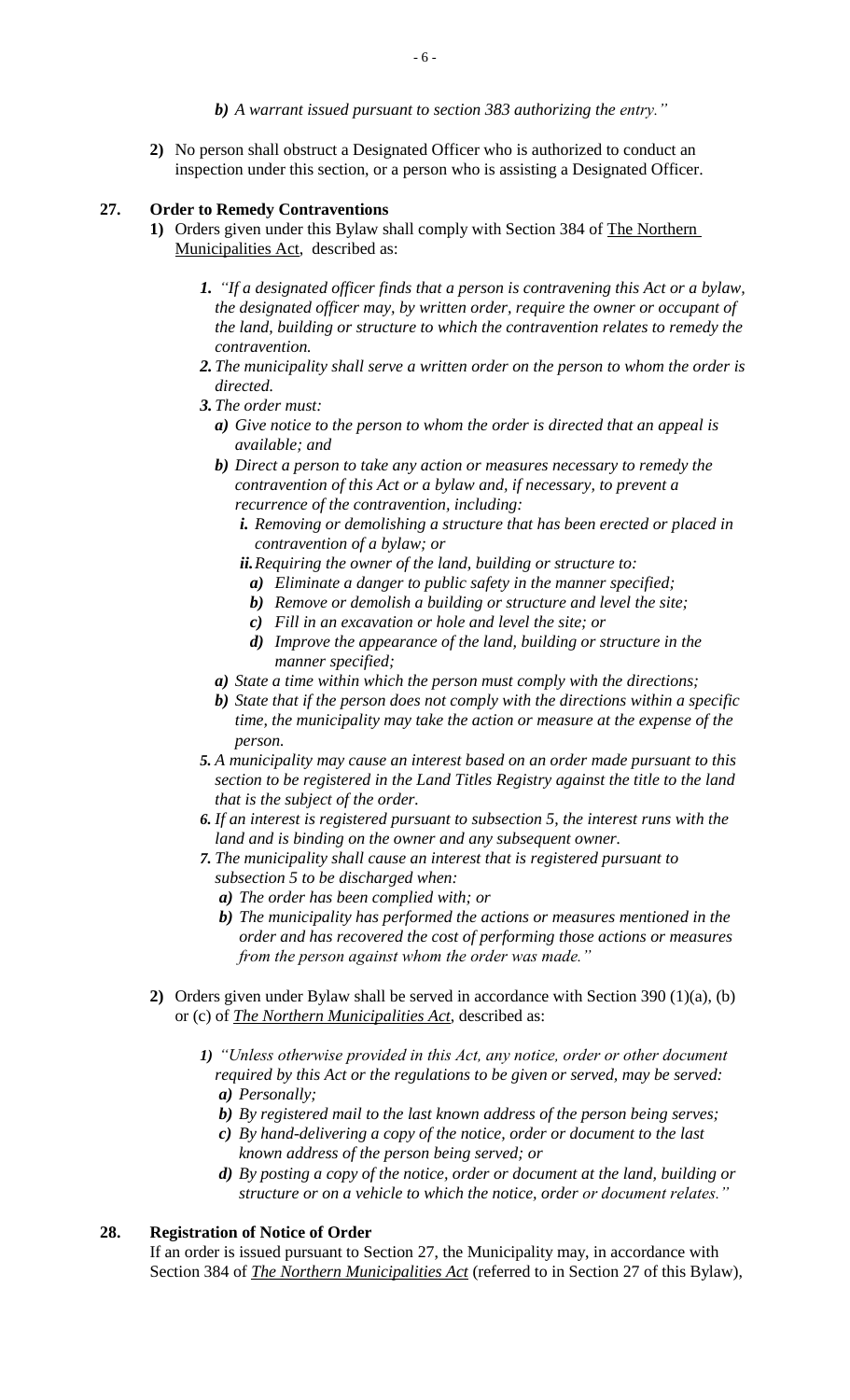give notice of the existence of the order by registering an interest against the title to the land that is the subject of the order.

### **29. Appeal of Order to Remedy**

A person may appeal an order made pursuant to Section 27 in accordance with Section 385 of *The Northern Municipalities Act,* described as:

- *1.* "*A person may appeal an order made pursuant to section 364 within 15 days after the date of the order:*
	- *a) To a local appeal board, if one is established or designated by the municipality; or*
	- *b) To the council, if no local appeal board is established or designated by the municipality.*
- *2. An appeal pursuant to subsection (1) does not operate as a stay of the appealed order unless the local appeal board or the council, on an application by the appellant, decides otherwise.*
- *3. On an appeal pursuant to subsection (1), the local appeal board or the council, as the case may be, may:*
	- *a) Confirm, modify or repeal the order or decision being appealed; or*
	- *b) Substitute its own order or decision for the order or decision being appealed.*
- *4. An order or decision of the local appeal board or council on an appeal pursuant to subsection (1) may be appealed to the court on a question of law or jurisdiction only within 30 days after the date the decision is made.*
- *5. On an appeal pursuant to subsection (4), the court may:*
	- *a) Confirm, modify or repeal the order or decision being appealed; or*
	- *b) Order the matter to be returned to the local appeal board or council to be dealt with in light of the court's decision on the question of law or jurisdiction."*

### **30. Municipality Remedying Contraventions**

- 1) The Municipality may take whatever actions or measures are necessary to remedy a contravention of this Bylaw in accordance with Section 386 of *The Northern Municipalities Act*, described as:
	- *1. "A municipality may take whatever action or measure is necessary to remedy a contravention of this Act or a bylaw or to prevent a recurrence of the contravention if:*
		- *a) The municipality has given a written order pursuant to section 364;*
		- *b) The order contains a statement mentioned in clause 364(4)(d);*
		- *c) The person to whom the order is directed has not complied with the order within the time specified in the order; and*
		- *d) The appeal periods respecting the order have passed or, if an appeal has been made, the appeal has been decided and it allows the municipality to take the action or measure.*
	- *2. If the order directed that premises be put and maintained in a sanitary condition, the municipality may, pursuant to this section, close the premises and use reasonable force to remove occupants.*
	- *3. The expenses and costs of an action or measure taken by a municipality pursuant to this section are an amount owing to the municipality by the person who contravened the enactment or bylaw.*
	- *4. If the municipality sells all or a part of a building or structure that has been removed or demolished pursuant to this section, it shall:*
		- *a) Use the proceeds of the sale to pay the expenses and costs of the removal; and*
		- *b) Pay any excess proceeds to the person entitled to them."*
- 2) In an emergency, the Municipality may take whatever actions or measures are necessary to eliminate the emergency in accordance with the provisions of Section 387 of *The Northern Municipalities Act,* described as: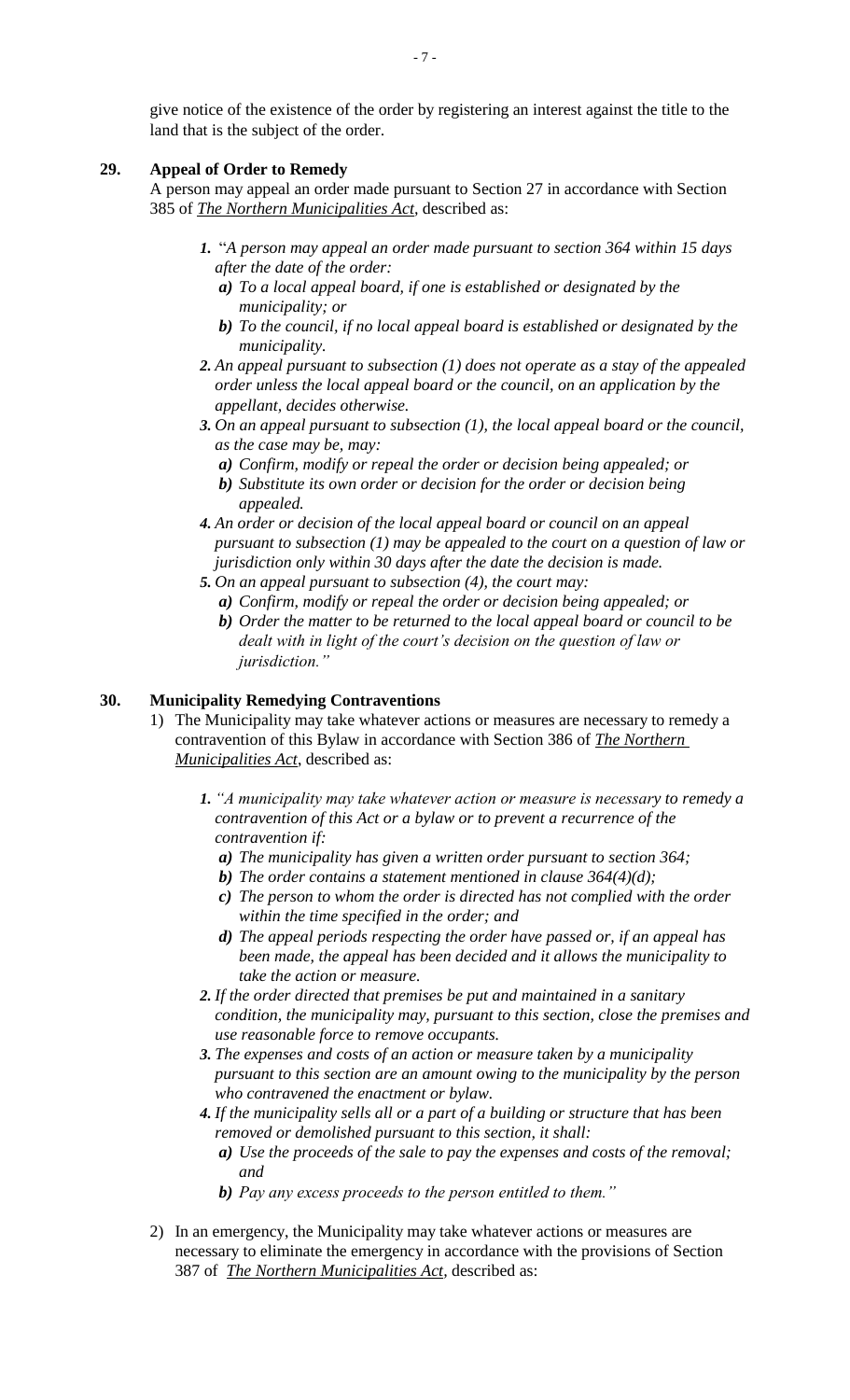- *1. Notwithstanding section 386, in an emergency a municipality may take whatever actions or measures are necessary to eliminate the emergency.*
- *2. This section applies whether or not the emergency involves a contravention of this Act or a bylaw.*
- *3. A person who receives an oral or written order pursuant to this section requiring the person to provide labour, services, equipment or materials shall comply with the order.*
- *4. Any person who provides labour, services, equipment or materials pursuant to this section who did not cause the emergency is entitled to reasonable remuneration from the municipality.*
- *5. The expenses and costs of the actions or measures, including the remuneration mentioned in subsection (4), are an amount owing to the municipality by the person who caused the emergency.*
- *6. In this section, "emergency" includes a situation in which there is imminent danger to public safety or of serious harm to property.*

#### **31. Recovery of Unpaid Expenses and Costs**

Any unpaid expenses and costs incurred by the Municipality in remedying a contravention of this Bylaw may be recovered either:

- **a)** By civil action for debt in a court of competent jurisdiction in accordance with Section 388 of *The Northern Municipalities Act*, described as:
	- *1) "Except as provided in this or any other enactment, an amount owing to a municipality may be collected by civil action for debt in a court of competent jurisdiction.*
	- *2) A municipality may acquire, hold and dispose of land and improvements offered or transferred to it in partial or complete settlement or payment of, or as security for:*
		- *a) Any lien or charge on any taxes, licence fee or other indebtedness owing to the municipality; or*
		- *b) Any right to a lien or charge on any taxes, licence fee or other indebtedness owing to the municipality.*
	- *3) If a municipality acquires land or improvements pursuant to subsection (2) to settle taxes:*
		- *a*) They are deemed to have been acquired in accordance with **The Tax** *Enforcement Act; and*
		- *b) All of the provisions of The Tax Enforcement Act relating to the sale and distribution of proceeds of the sale of real property apply, with any necessary modification, to the acquisition pursuant to this section."* **; or**
- **b)** By adding the amount to the taxes on the property on which the work is done in accordance with Section 389 of *The Northern Municipalities Act,* described as:
	- *1) A council may add the following amounts to the tax roll of a parcel of land:*
		- *a) Unpaid costs relating to service connections of a public utility that are owing with respect to the parcel;*
		- *b) Unpaid charges for a utility service provided to the parcel by a public utility that are owing with respect to the parcel;*
		- *c) Unpaid expenses and costs incurred by the municipality in remedying a contravention of a bylaw or enactment if the contravention occurred on all or part of the parcel;*
		- *d) Unpaid fees or charges for services or activities provided by or on behalf of the municipality respecting fire and security alarm systems to the parcel;*
		- *e) If the municipality has passed a bylaw requiring the owner or occupant of a parcel to keep the sidewalks adjacent to the parcel clear of snow and ice, unpaid expenses and costs incurred by the municipality for removing the snow and ice with respect to the parcel;*
		- *f) Any other amount that may be added to the tax roll pursuant to an Act.*
	- *2)If a person described in any of the following clauses owes money to a municipality in any of the circumstances described in the following clauses, the*